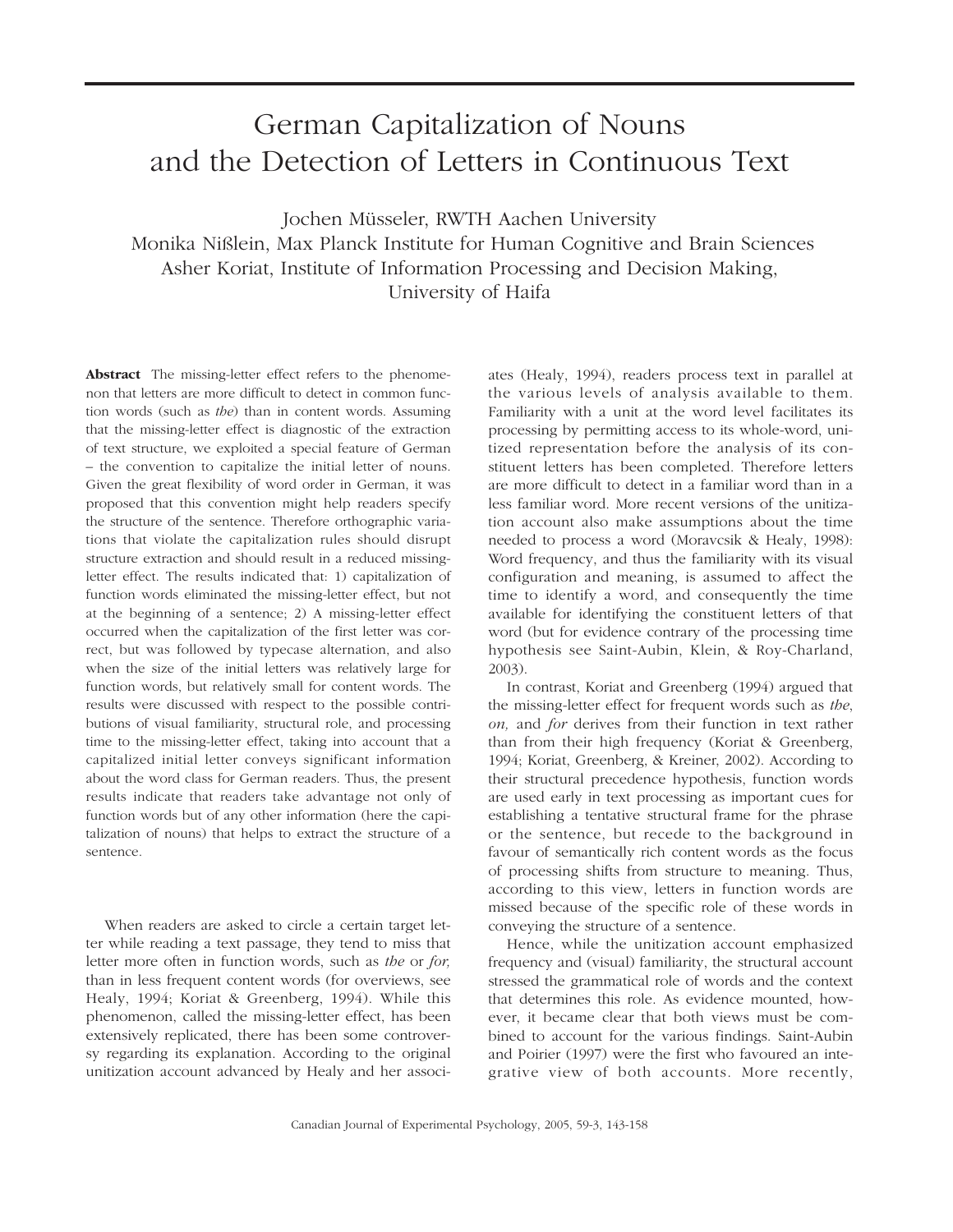Greenberg, Healy, Koriat, and Kreiner (2004) presented a model in which visual familiarity, structural analysis, and processing time conjointly contribute to the missing-letter effect for function words. According to this model, readers process text in parallel at several levels of analysis, which mesh the ease of identification with the role of function words as structural placeholders. It is assumed that unitization processes facilitate the identification of function words and aid to structurally organize the sentences. This organization guides attention and eye movements to the content words and thus enables on-line semantic analysis and integration. It remains possible, however, that particular orthographic features at the text surface primarily assist the identification processes while other features mainly serve as cues for the structural organization.

In the present study, we examine the role of such a particular orthographic feature. In German, as in English, the initial letter of the first word in a sentence is always capitalized. In addition, however, all nouns in a sentence are also capitalized, that is, printed with an initial capital letter. This distinctive visual feature allows nouns to be easily assigned to their proper grammatical class, distinguishing them from words belonging to other classes such as articles, prepositions, verbs, and adjectives. Indeed, Bock and colleagues (Bock, 1989; Bock, Augst, & Wegner, 1985) studied the extent to which the German rule of capitalizing nouns helps in reading. He reported that the correct use of uppercase and lowercase letters in German facilitates the specification of word class even without analyzing the meaning of the word. An irregular capitalization of the initial letter is assumed to activate wrong lexical units and therefore slows down word identification. Bock concluded that the German capitalization of nouns is helpful for readers because it differentiates between nouns and non-nouns on the text surface without the need to analyze the meaning of the words. In this way capitalization can support the formation of propositions.

In the experiments to be reported, we explored the possibility that orthographic variations that deviate from the capitalization rule in German, should affect the magnitude of the missing-letter effect. Thus, in a distorted version of text, some definite articles were capitalized, but some nouns were not. Two factors may contribute to a reduced missing-letter effect for the distorted version relative to a normal version. First, in accordance with the unitization account, any manipulation that impairs the overall shape of a function word, for example, *Der* (meaning "the" in German) instead of *der*, should improve letter detection because it slows down whole-word access, and prolongs processing time, so that more time is available to detect the constituent letters of the word (cf. Drewnowski & Healy, 1977; Healy & Drewnowski, 1983; but see Saint-Aubin et al., 2003). Note, however, that capitalized definite articles (*Der*) are not totally uncommon in German, because that is how they are written when they occupy the leading position in a sentence.

Second, deviant capitalization may also impair structure extraction. In fact, German allows far more flexibility of word order than other languages such as English, which should make it relatively difficult for a German reader to extract the structure of sentences on-line during reading (Müsseler, Koriat, & Nißlein, 2000). The convention to capitalize the first letter of a meaningladen noun may therefore be particularly useful in aiding structural analysis, allowing easy assignment of some words to their proper grammatical class. A text that does not follow this convention may hinder structural analysis and might therefore improve letter detection. This would indicate that readers take advantage not only of function words but of other information that helps to extract the structure of the sentence.

The present experiments aimed to explore with the letter-detection task whether the capitalization of nouns in German fulfills a specific role in the extraction of sentential structure. A normal text version with correct capitalization was compared with a distorted version, in which some definite articles were capitalized, but some nouns were not. The critical nouns used in this study all began with the letter d. The critical function words were the definite articles *der* (masculine), *die* (feminine), and *das* (neuter; for a short explanation of the use of definite articles in German see Müsseler et al., 2000). In all experiments, participants searched for the letter d regardless of capitalization.

# Experiment 1

Experiment 1 compared the missing-letter effect for a normal text version with that of a distorted version in which the initial letter of some definite articles was capitalized, whereas that of some nouns was not (see Figure 1 for an example). If German readers use capitalization of the first letter as a cue for word class, then typecase variation of this letter should have an effect on letter detection. Correct capitalization could help German readers extract the structural frame of a sentence. The capitalization of definite articles, however, should make it more difficult to use these words as keys for structure, so that rate of detection errors should decrease for these function words. In contrast, it is not clear whether the noncapitalization of nouns should affect the rate of detection errors. On the one hand, the noncapitalization of nouns could hinder their immediate classification as nouns in an early stage of processing and could therefore increase slightly the rate of letter-detection errors in these nouns. On the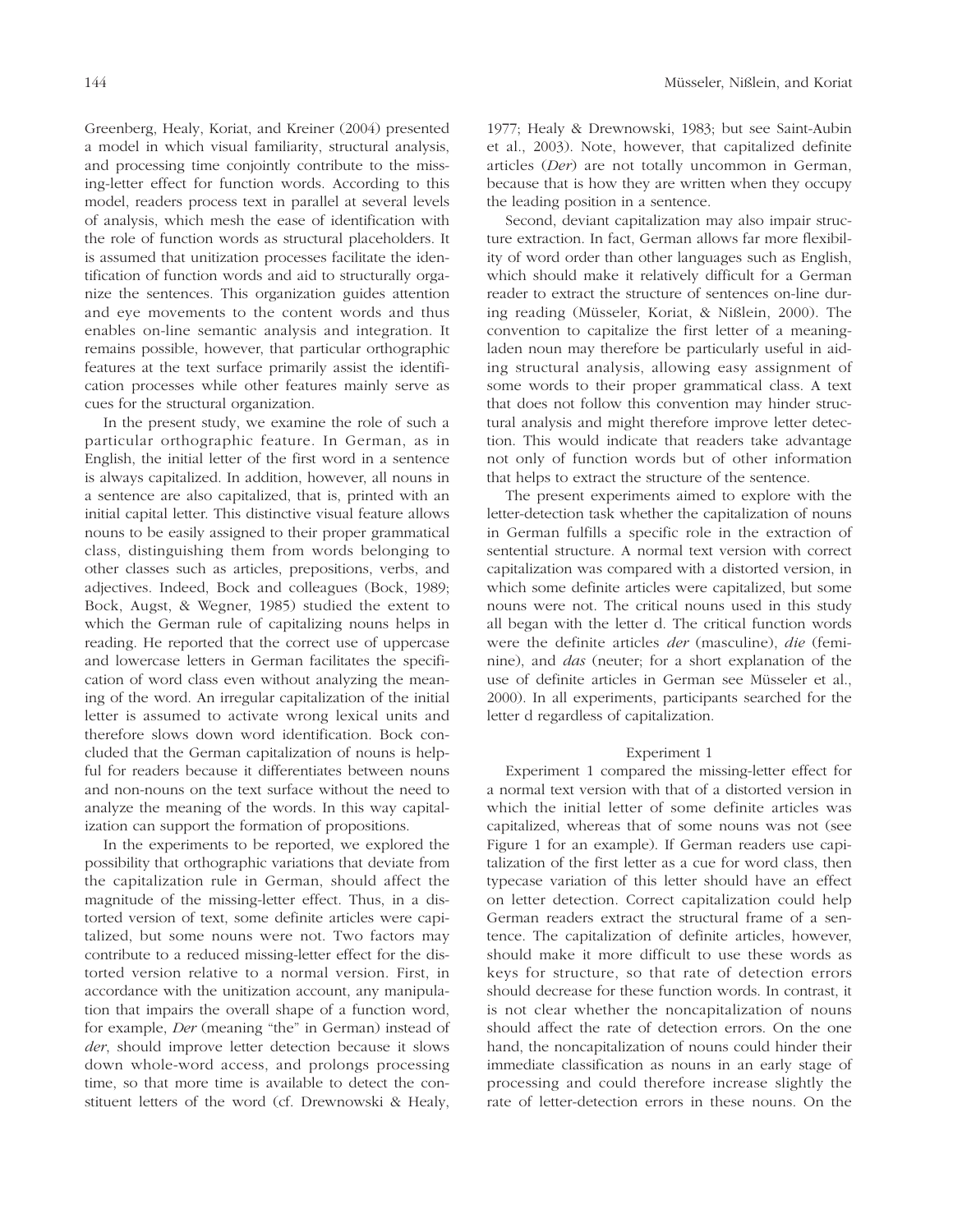|                |                   | normal passages                                                                                                                                                                                                           | distorted passages                                                                                                                                                                                                                                                                                                                                        |
|----------------|-------------------|---------------------------------------------------------------------------------------------------------------------------------------------------------------------------------------------------------------------------|-----------------------------------------------------------------------------------------------------------------------------------------------------------------------------------------------------------------------------------------------------------------------------------------------------------------------------------------------------------|
| critical words | nouns             | Auch in der heutigen Zeit ist ein Dom ein Ort für einen<br>Diakon sowie dessen Gebete. (Exp. 1-3)<br>[Even in these days a cathedral is a place for a deacon and<br>his prayer.]                                          | Auch in der heutigen zeit Ist ein dom ein Ort Für einen<br>Diakon sowie Dessen gebete. (Exp. 1)<br>Auch in der heutigen ZeIt iSt ein DoM ein Ort fÜr einen<br>Diakon sowie dEsSen GeBeTe. (Exp. 2)<br>Auch in der heutigen zeit ist ein pom ein Ort für einen<br>Diakon sowie dessen gebete. (Exp. 3)                                                     |
|                | definite articles | Gerade für den Haushalt von Managern ist der Einsatz von<br>einem guten Diener von großer Wichtigkeit. (Exp. 1-3)<br>[Particularly for the household of managers the employment<br>of a good servant is quite important.] | Gerade für den Haushalt von managern ist Der Einsatz von<br>einem guten Diener von Großer wichtigkeit. (Exp. 1)<br>Gerade für den Haushalt von MaNaGeRn ist dEr Einsatz<br>von einem guten Diener von gRoSsEr WiChTiGkEiT.<br>(Exp. 2)<br>Gerade für den Haushalt von Managern ist der Einsatz von<br>einem guten Diener von Großer wichtigkeit. (Exp. 3) |

*Figure 1*. Examples of the materials used in Experiments 1-3. Critical words are underlined twice, control words are underlined once (Experiments 1 and 2 with font Times New Roman 13, Experiment 3 with font Geneva 13).

other hand, one could argue that the unfamiliarity of uncapitalized nouns requires additional processing time with the consequence of a better letter detection.

# *Method*

*Participants.* Thirty-two University of Munich students, whose native language was German, were paid for participating in this study.

*Stimulus materials.* Twelve content-word sentences were constructed, each housing one of the following critical nouns: *Deo* (deodorant), *Dia* (slide), *Dom* (cathedral), *Dorf* (village), *Dank* (gratitude), and *Dach* (roof)*.* Each of these nouns appeared in the singular, nominative case, that is, as a subject of a sentence. In parallel, 12 matched function-word sentences were constructed. Each of these had the same number of words as the matched content sentences, but used a definite article in nominative case at the same ordinal position as the critical noun in that sentence. The critical definite articles were *das* and *der*, *das* appearing in eight sentences, and *der* appearing in four sentences.

In addition, each sentence contained two control words, one noun and one definite article. The control words served to compare the detectability of target letters in the normal and distorted text version (see below). The capitalization of the control words was never changed, that is, they were correctly printed in both versions. The ordinal positions of control words were the same across each pair of matched content and function sentences. Because the number of three- and four-letter nouns in German is quite small, we used as control nouns five- and six-letter words, all beginning with *D*. As control articles, we used several forms of the definite article in the nominative, dative, and accusative case (*der*, *die*, *das*, *dem*, and *den,* see also Note 1). Each of the 24 sentences included other *d*s, in the first letter or the remaining part of words. However, these *d*s never appeared in the word that immediately preceded or followed a critical or a control word. Additionally, these *d*s were equally frequent in each pair of matched sentences. The critical and control words never appeared at the beginning or end of a sentence.

The 24 sentences were printed in font Times New Roman (point 13) on two pages and formed one passage consisting of unrelated sentences, with each sentence ending with a period. Two versions of this passage were formed, a normal and a distorted version. The normal version used normal capitalization throughout. In the distorted passage, all critical nouns were uncapitalized (e.g.,  $Deo \rightarrow deo$ ), whereas all critical definite articles were capitalized ( $der \rightarrow Der$ ). The capitalization of some other words in the distorted sentences was also changed in order that the total number of capitalized words in each sentence would be equal across the distorted and normal version of each sentence (e.g., six capitalized words in the normal sentence, six capitalized words in its distorted version). The capitalization of the words appearing immediately before or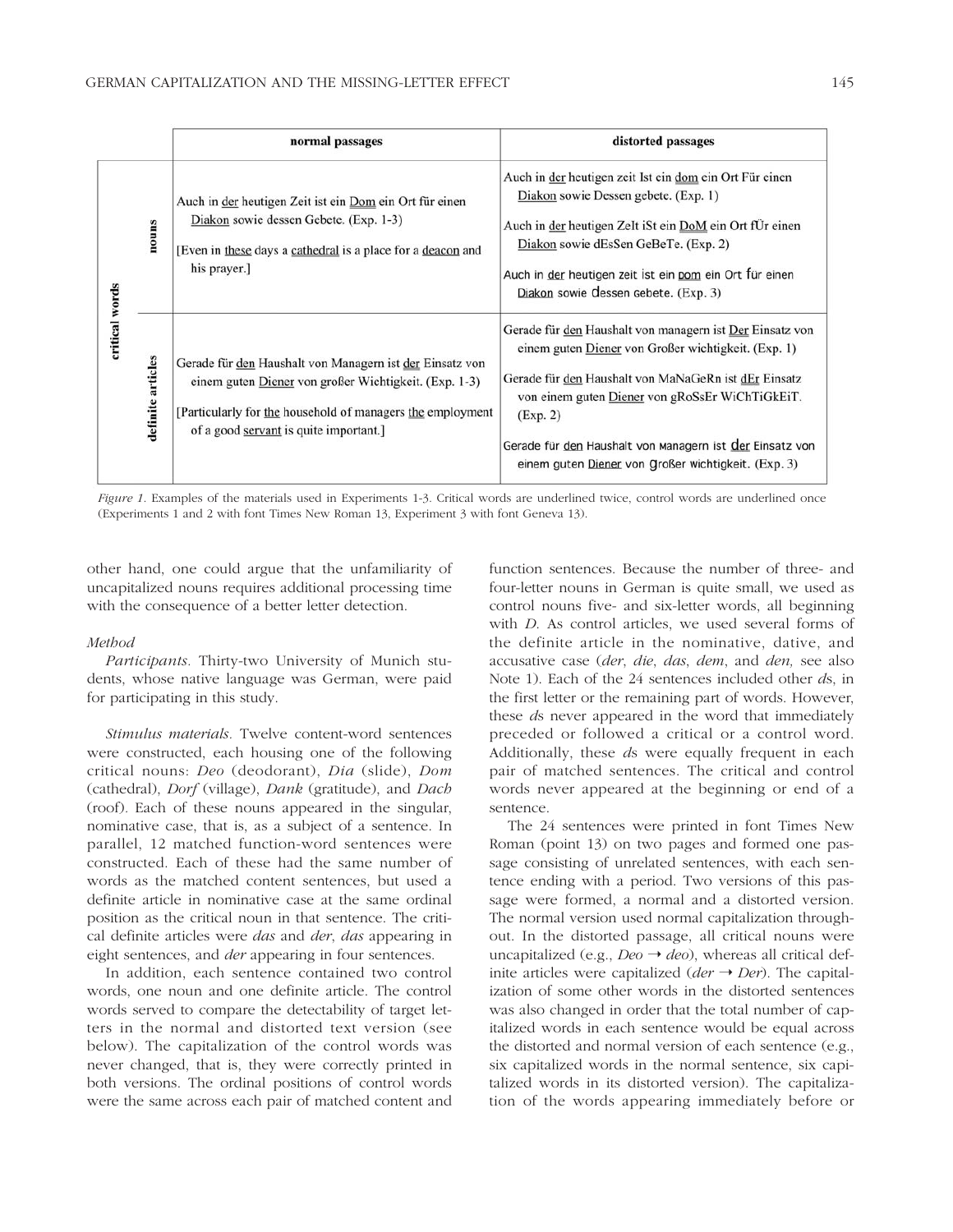The sentences within the normal and distorted passages were randomly ordered and the critical words never appeared at the beginning or end of a line. Two filler sentences were added at the beginning and at the end of each page.

*Procedure*. Participants received written instructions for each passage. They were told to read each passage at their normal reading speed and to circle the letter *d* whether it appears in lowercase or uppercase. They were told that if they had missed a target, they should not retrace to circle it. In the case of the distorted version, participants were forewarned of the changes in capitalization. A short passage was given for practice. This passage included distorted capitalization in the case of the distorted version. All participants received both the normal and the distorted passages in counterbalanced orders. Participants were tested individually. Reading time for each passage was measured by the experimenter using a stopwatch.

# *Results*

*Reading times.* Reading times were analyzed with a Text Type (normal vs. distorted) x Presentation Order (normal first vs. distorted first) analysis of variance (ANOVA). Mean word reading times were 469 ms. Neither Text Type, Presentation Order nor the interaction was significant. Thus, differences in reading time cannot account for the differences observed in error detection patterns. (Note that the time spent processing a word is not necessarily the time that this word is in foveal view. Postlexical integrative processing of a word is also possible while proceeding in reading the text, e.g., Rayner, 1998. In the present study, reading time is only measured as an indicator of whether the overall processing time differed between the normal and distorted text type.)

*Letter detection in critical words*. Figure 2 shows the mean percentage of detection errors for each condition. The calculation of the confidence intervals based on the method recommended by Masson and Loftus (2003) for within-subjects designs. Focusing first on the critical words, the pattern of results showed the typical missing-letter effect in normal passages, that is, fewer detection errors in nouns than in definite articles. In distorted passages, this effect was wiped out completely.

A Word Class (noun vs. article) x Text Type x Presentation Order ANOVA on the percentage of omission errors yielded significant effects for Word Class, *F*(1, 30) = 19.48, *MSE* = 256.66, *p* < .001, with definite



*Figure 2*. Mean percentage of detection errors for nouns and definite articles in Experiment 1. Strokes alongside the columns indicate detection errors in the control words. Error bars indicate 95% confidence intervals according to Masson and Loftus (2003).

articles producing a higher error rate (18.6%) than nouns (6.1%). Text Type also yielded a significant effect,  $F(1, 30) = 21.90$ ,  $MSE = 200.67$ ,  $p < .001$ , with higher error rates for the normal (18.2%) than for the distorted text (6.5%). More important, the Word Class x Text Type interaction was highly significant, *F*(1, 30) = 33.72, *MSE* = 247.40, *p* < .001. There was no main effect or interaction involving Presentation Order; therefore the means were collapsed across this factor.

In the present and all subsequent experiments, separate t-test analyses were conducted for four comparisons of means. The error rate of nouns and articles was compared in the normal and distorted passage, respectively; error rates of nouns and articles were additionally compared within text versions to examine the missing-letter effect. As a consequence, the a-level of significance was adjusted to  $\alpha$  = .05/4 = .0125 (twotailed, Bonferroni adjustment).

T-test analyses confirmed that definite articles produced more detection errors than nouns in the normal passages,  $t(31) = -5.93$ ,  $p < .0125$ , consistent with the missing-letter effect. The results for the distorted passages, in contrast, failed to reveal a missing-letter effect,  $t(31) = 1.33$ , *ns.* As can be seen in Figure 2, the error rates of nouns were not affected by the reversed capitalization (3.9% in normal passages vs. 8.3% in distorted passages),  $t(31) = -1.87$ , *ns*, but the error rate of definite articles was markedly affected (32.6% vs. 4.7%), *t*(31) = 5.88, *p* < .0125.

*Letter detection in control words*. Recall that control words were always capitalized correctly regardless of whether they were embedded in normal or in distorted text passages. Strokes in Figure 2 indicate fewer detection errors in nouns than in articles in both normal and distorted passages.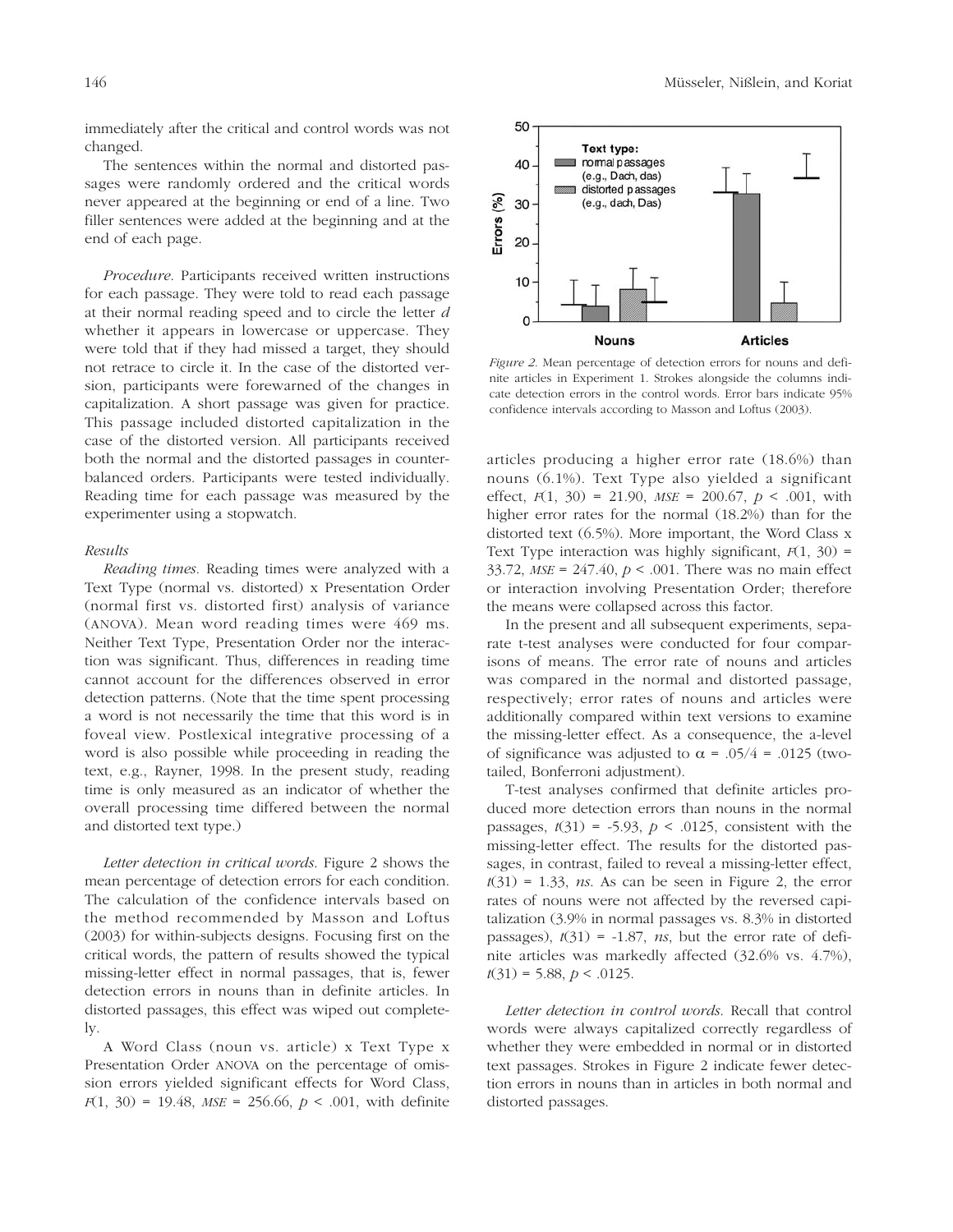A Word Class x Text Type x Presentation Order ANOVA yielded a highly significant effect only for word class, *F*(1, 30) = 40.21, *MSE* = 732.46, *p* < .001. Omission rate was higher for function words (35.5%) than for content words (4.7%). Error rates in normal and distorted text passages did not differ significantly, *F*(1, 30) = 1.26, *MSE* = 110.24, *ns*, nor was there an interaction between Word Class and Text Type, *F* < 1. Again, there was no main effect or interaction involving Presentation Order. Collapsing across presentation orders, the control words yielded the typical missingletter effect, regardless of the type of text (normal vs. distorted) in which they were embedded: Comparing error rates for the critical control words placed in normal text and in distorted text (all correctly capitalized) yielded a significant effect for word class,  $F(1,31)$  = 48.16, *MSE* = 603.71, *p* < .001, and no significant effects either for Text Type, *F*(1,31) = 1.5, *MSE* = 151.56, *ns*, or for the interaction,  $F < 1$ .

#### *Discussion*

Experiment 1 yielded two main results. First, reversed capitalization improved letter detection in definite articles to the extent of eliminating the missing-letter effect. The beneficial effect of capitalization on letter detection in the definite articles is consistent with previous findings reported by Healy and her associates (e.g., Healy, 1980; Healy & Drewnowski, 1983; Healy, Oliver, & McNamara, 1987) using other types of orthographic variations or misspellings, and support the claim that orthographic manipulations that impair the visual familiarity of highly frequent words reduce or eliminate the missing-letter effect. Note, however, that German readers are familiar with capitalized articles because they very often occur in the leading position of a sentence (see also Experiment 4). Consequently, the absence of the missing-letter effect for capitalized articles would rather seem to result from their violating a convention that implicates their syntactic role within the sentence. Perhaps German readers tend to interpret capitalized words as nouns when they do not occupy the initial position in a sentence. This implies a delicate sensitivity to the interaction between capitalization and syntactic slot (cf. Bock, 1989; Bock et al., 1985).

Second, the effects of capitalization did not generalize to the correctly capitalized words that were embedded in the distorted sentences. The size of the missingletter effect was practically identical for the control words whether these appeared in the normal or in the distorted sentences. Recall that control words and the words that immediately preceded or followed a control word were correctly capitalized in both the distorted and undistorted versions. Thus, control words were always embedded in a normal text phrase. This may imply that the missing-letter effect is due to a process that does not extend beyond the phrase level (see also Müsseler et al., 2000). However, it is unclear whether the missing-letter effect observed for the control words derives from a word-level or phrase-level unit. If it emerged at the word level, this would lend some support for the unitization account of the missing-letter effect in terms of whole-word processing. In contrast, if it reflects a phrase-level analysis, this would lend some support for the structural account of sentence processing. Given this uncertainty, it is also not clear whether the letter-detection rates of the critical words were affected at the word or phrase level. The subsequent experiments were conducted in order to clarify this point.

Another problem in interpreting the results is that they could derive simply from the ease of detecting miscapitalizations. In particular, letter detection in definite articles improved when the articles were incorrectly capitalized. Then, perhaps, the capitalization manipulation affected letter detection primarily by signaling misspellings. Indeed, previous work has indicated that misspellings reduce the magnitude of the missing-letter effect (e.g., Healy et al., 1987, for *the* vs. *teh*). Further, words printed in capital letters in English have been found to attract greater attention in general than words printed in lowercase letters. Philipps (1979) and Sanocki (1991) found an attention priority for larger over smaller letters, and McClelland (1976), who used mixed-case words, found an advantage for those beginning with an uppercase letter over those beginning with a lowercase letter. Thus, it is unclear to what degree the results for nouns and distorted articles depend simply on the miscapitalized initial letter or the better detectability of uppercase letters. These issues are addressed in the following experiments.

#### Experiment 2

If indeed capitalization of the initial letter is used by German readers as a diagnostic cue for grammatical class, then manipulations that do not affect the initial letter of a word should perhaps be less detrimental to structural analysis than the change of capitalization used in Experiment 1. Thus, in Experiment 2, we kept the correct capitalization of the first letter for nouns (uppercase) and for the definite articles (lowercase), but alternated the case of the following letters (e.g., DaCh, *dEr*). This manipulation allows us to use critical words with a correct first letter, but with a strongly distorted word shape. If the improved letter detection of definite articles in Experiment 1 is due to the detection of miscapitalizations or an unfamiliar word shape, the results of Experiment 2 should yield a similar pattern to that of Experiment 1. The same prediction can be made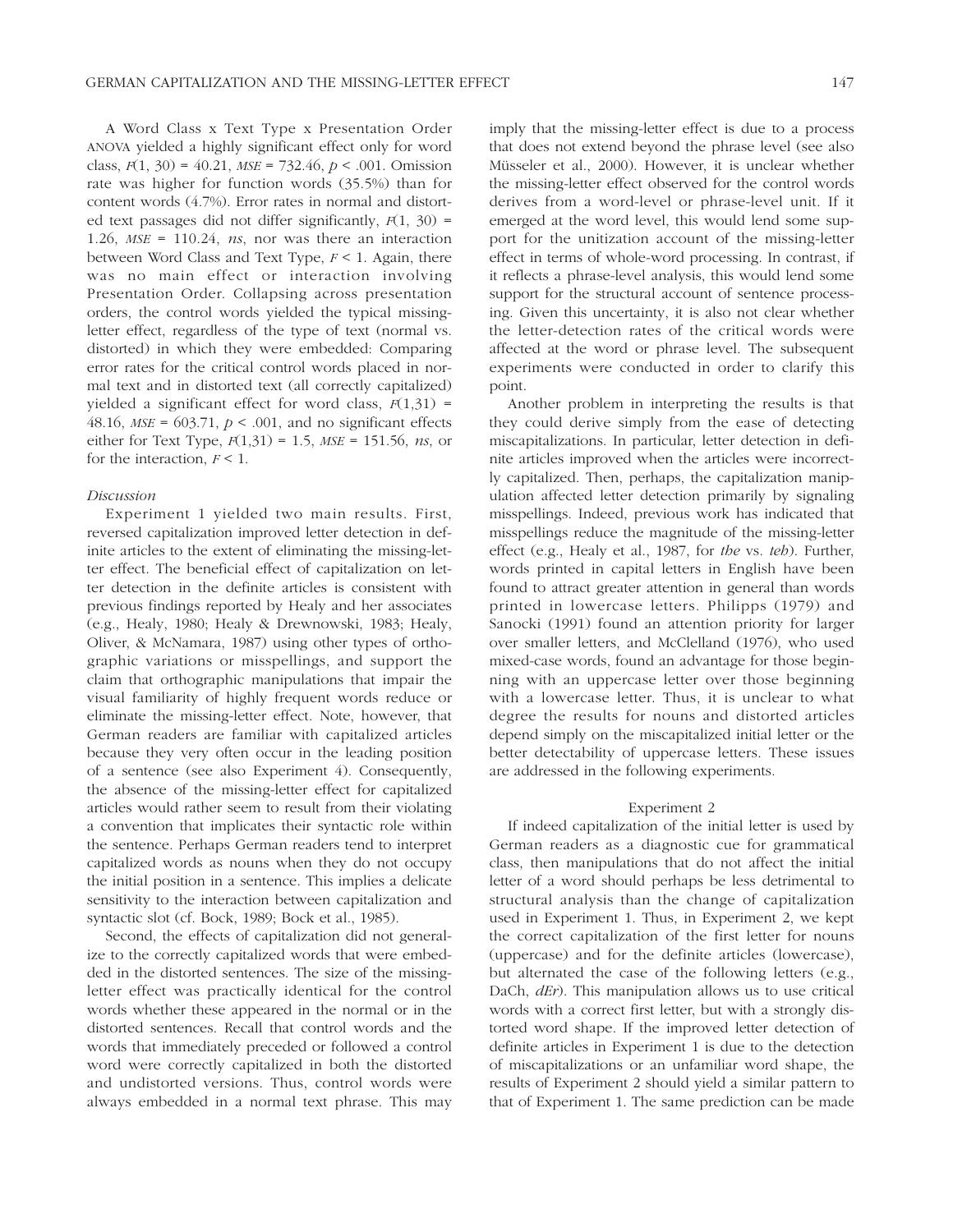if the change of word shape disrupts the processing of critical words as whole-word units, inducing a letter-byletter reading and a prolonged processing time. On the other hand, if the initial letter is used as a diagnostic cue for grammatical class, a missing-letter effect is predicted with this type of text distortion, contrary to Experiment 1.

# *Method*

*Participants*. Twenty-six students were paid for participating in this study.

*Stimulus materials.* The same materials as in Experiment 1 were used. The normal version was the same, whereas the distorted version was created by preserving the correct capitalization of the first letter of the critical words and alternating the typecase of the letters that followed (e.g., *der*  $\rightarrow$  *dEr*, *Dach*  $\rightarrow$  *DaCh*; see Figure 1 for a detailed example). Capitalization of some other words in the distorted text was also changed in this way. Thus, the initial (target) letter of the critical words, nouns, and articles had the same capitalization in both the normal and the distorted text passages. As in Experiment 1, control words were capitalized correctly in both text passages.

*Procedure.* The procedure was identical to that of Experiment 1. Again, participants were forewarned of the changes in capitalization in the distorted text. A short passage that included alternate-case words was used for practice prior to the application of the distorted version.

# *Results*

*Reading times.* Unlike in Experiment 1, mean reading times in Experiment 2 differed significantly for the two versions,  $t(25) = 9.35$ ,  $p < .001$ . Reading times per word were longer for the distorted text (512 ms per word, referring to Masson & Loftus, 2003, the 95% confidence interval was between 499 and 524 ms) than for the normal text (434 ms per word, 95% confidence interval between 421 and 446 ms). However, because slower reading speed can be assumed to improve letter detection (e.g., Healy, 1976), the letter-detection differences of the present experiment could be even larger than they appear.

*Letter detection in critical words.* In the normal passages, mean detection errors indicate again fewer detection errors in nouns than in definite articles (Figure 3). In the distorted passages, a similar tendency is observed, but it seems somewhat reduced.

A Word Class x Text Type ANOVA on the percentage of omission errors yielded a significant effect for Word



*Figure 3*. Mean percentage of detection errors for nouns and definite articles in Experiment 2.

Class, *F*(1, 25) = 32.17, *MSE* = 233.23, *p* < .001, with target letters missed more frequently in definite articles (22.1%) than in nouns (5.1%). Text Type yielded no significant effect,  $F < 1$ , but the interaction was significant, *F*(1, 25) = 5.68, *MSE* = 169.76, *p* < .05. As can be seen in Figure 3, error rates for nouns did not differ significantly for the normal (3.5%) and distorted texts (6.7%), *t*(25) = -1.48, *ns*. Definite articles yielded somewhat more errors in the normal (26.6%) than in the distorted text (17.6%), although not significantly so, *t*(25) = 1.72, *ns*. More important, error rates for nouns and definite articles differed significantly in normal passages,  $t(25) = -6.8$ ,  $p < .0125$ , and in distorted passages,  $t(25) = -2.47$ ,  $p < .0125$ , one-tailed. Although the word shape was distorted strongly by the case alternation manipulation, a missing-letter effect was still observed in the distorted text.

A comparison of the results of Experiments 1 and 2 showed that error rates for the definite articles in the distorted text passages were clearly higher in Experiment 2 (17.6%) than in Experiment 1 (4.7%). In an Experiment (1 vs. 2) x Word Class (noun vs. article) x Text Type (normal vs. distorted) ANOVA, the between-subject factor of Experiment was not significant, *F* < 1. The main effects of both Word Class, *F*(1, 56) = 50.81, *MSE* = 245.49, *p* < .001, and Text Type, *F*(1, 56) = 13.51, *MSE* = 226.44, *p* < .001, were significant. The Experiment x Word Class interaction was not significant, but significant effects were obtained for the Experiment x Text Type interaction,  $F(1, 56) = 4.94$ ,  $MSE = 226.44$ ,  $p < .05$ , the Word Class x Text Type interaction, *F*(1, 56) = 34.05, *MSE* = 208.32, *p* < .001, and the three-way interaction,  $F(1, 56) = 6.96$ ,  $MSE = 208.32$ ,  $p <$ .02. Thus, letter detection in definite articles was strongly influenced by the type of distortion used. Definite articles with a correctly uncapitalized first letter yielded an inordinately high rate of omission errors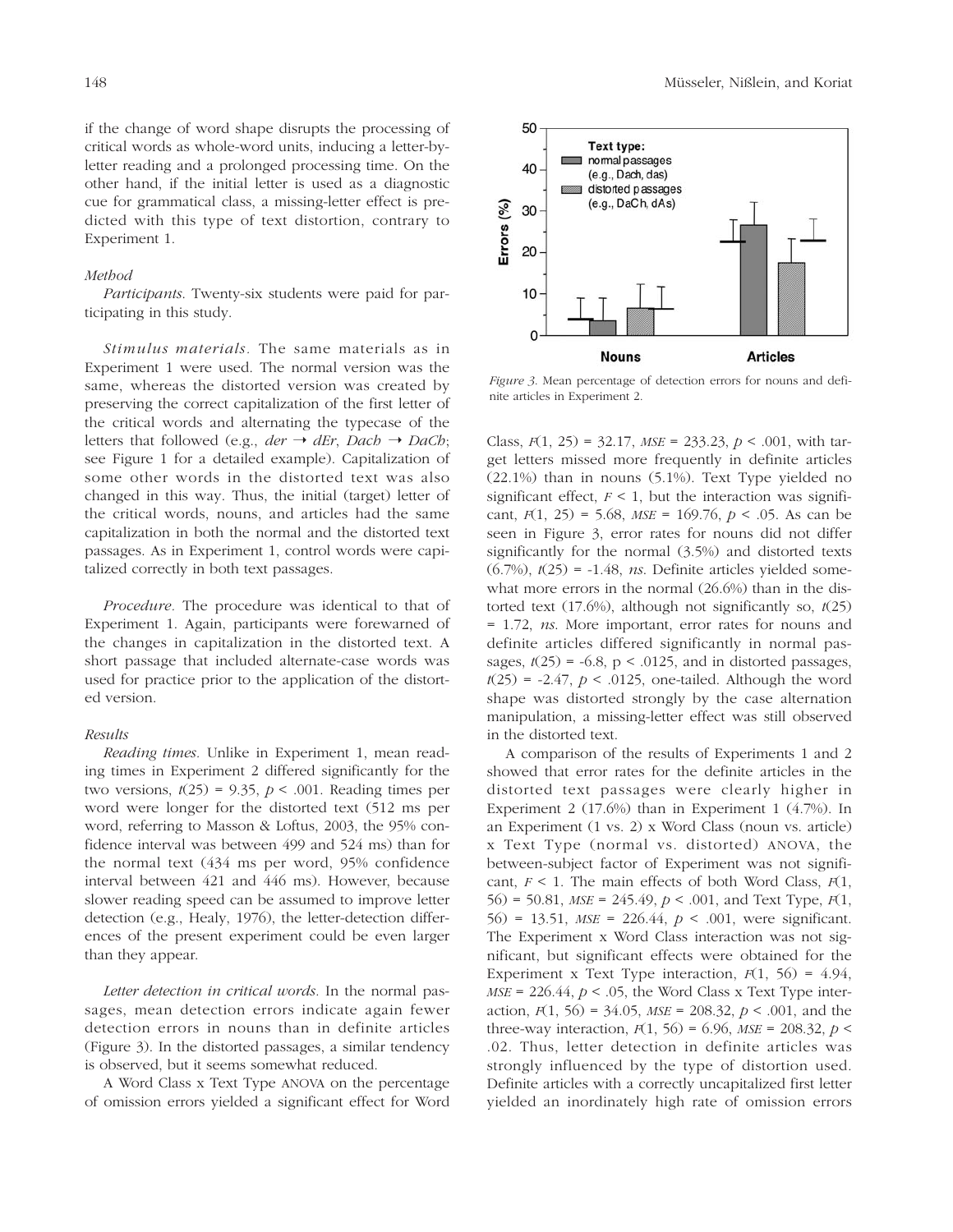despite the strong distortion of word shape caused by case alternation.

*Letter detection in control words.* Detection errors in control words were analyzed with a Word Class x Text Type ANOVA. The only significant effect was the effect of Word Class: Letter detection in control nouns was better than in control articles,  $F(1, 25) = 22.70$ ,  $MSE =$ 359.11,  $p < .001$ . The pattern of results is consistent with Experiment 1, indicating that the orthographic context in which the control words are embedded does not influence letter detection in the correctly capitalized words.

# *Discussion*

Experiment 2 yielded a missing-letter effect in both the normal and the distorted text versions. Although a stronger missing-letter effect was observed in the normal text passage, error rates for nouns and articles differed significantly in the distorted passage as well. Thus, in contrast to Experiment 1, Experiment 2 produced a reduced, but still significant, missing-letter effect for the distorted words.

This result is consistent with some previous findings. Healy and Drewnowski (1983, Experiment 3), for example, found higher error rates for common words and common word suffixes than for rare words even with a case-alternation format. They attributed this effect to nonvisual factors (which they did not point out in detail), because familiar visual units larger than a letter are not available for words in mixed type case. On the other hand, Healy and co-workers (Drewnowski & Healy, 1977, 1980, 1982; Healy, 1980; Healy & Drewnowski, 1983) also found that case alternation reduces detection errors markedly, especially in common words.

Also, Besner (1989) found that shape distortion by case alternation impaired the perceptual identification of function words less than that of content words or nonwords. For speeded naming and lexical decision, in contrast, both types of words were impaired equally by case alternation. Besner (1989) and Cohen and Freeman (1978) reported that the effects of case alternation were not stronger for familiar than for unfamiliar words, suggesting that the effect occurs at an earlier stage (e.g., letter recognition) than that of access to word recognition units. Perhaps, as proposed by several authors (e.g., Smyth, Morris, Levy, & Ellis, 1990), word recognition units are activated by abstract letter identities that are indifferent to typecase. If word perception is mediated by preliminary letter identification (McClelland, 1976), a missing-letter effect is to be expected even for words printed in mixed cases, because the visual configuration of a word is affected, but not the arrangement of the letters. The results of Experiment 2 are consistent with this view. This would suggest that the effects of capitalization obtained in Experiment 1 derive from the tendency of German readers to use capitalization of the first letter of a word as a cue for word class (Bock, 1989; Bock et al., 1985). The implication is that orthographic variations that destroy whole-word shape need not have a uniform effect on letter detection. Rather, these effects should differ depending on the specific type of variation involved.

This conclusion receives support from the comparison of the results of Experiments 1 and 2, which yielded markedly different patterns of letter detection. In comparison to Experiment 1, the correct capitalization of the first letter in Experiment 2 increased the rate of detection errors in articles. Note that the orthographic distortions used in Experiment 2 differ substantially from that used in Experiment 1: Case alternation in Experiment 2 strongly destroys word shape, resulting in a completely unfamiliar visual pattern. In contrast, as already noted, capitalized articles in Experiment 1 are not that uncommon in German, because they can occur in the initial position of a sentence. Nevertheless, the unfamiliar visual word shape like *dEr* or *dAs* (Experiment 2) yielded a missing-letter effect whereas a familiar word shape like *Der* or *Das* (Experiment 1) did not. This result suggests that capitalization of the first letter plays a crucial role, probably because it is used by readers as a cue for word class.

#### Experiment 3

One problem with the previous experiments is that it could be argued that uppercase letters attract more attention than lowercase letters simply because of their larger size. In Experiment 1, this should be expected to improve detection of the letters that serve as targets in articles (e.g., *D* in *Der*), whereas in Experiment 2, it should decrease letter detection, because attention is directed not to the initial target position but to the second position (e.g., *d* in *dEr*). It could also be argued that in Experiment 2, the initial lowercase letters are laterally masked by the uppercase letter that follows (for a discussion of this hypothesis and other case mixing effects, see Besner & Johnston, 1989; Mayall, Humphreys, & Olson, 1997). Therefore, in Experiment 3, a different manipulation of word shape was used that does not affect capitalization, and avoids the possibility that lowercase letters are masked by the larger uppercase letters.

In Experiment 3, we kept the correct capitalization of words, but changed the shape of the first letters by varying the font size. The size of the capitalized *D* in nouns was reduced and the lowercase *d* in definite arti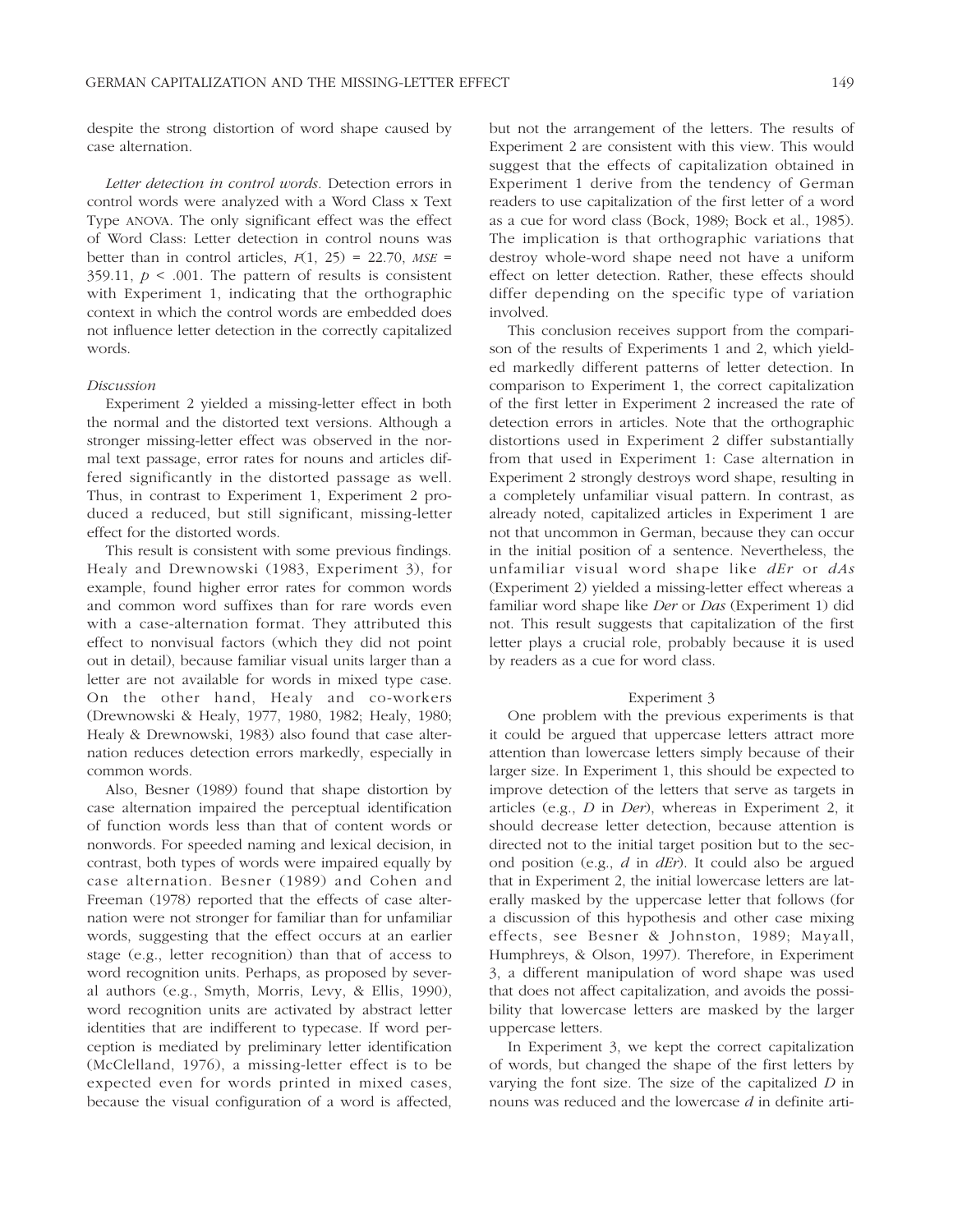cles was enlarged (e.g., *D*ach vs. *D*ach, *d*er vs. *d*er). This manipulation allows us to use correctly capitalized words, but emphasizes visually the initial letter *d* in function words while making the capitalized *D* in content words less conspicuous. Correspondingly, enlarged target letters d should yield a better letter detection in articles, while reduced target letters *D* should yield a worse letter detection in nouns. Nevertheless, a missing-letter effect is predicted on the basis of the assumption that the correct use of the lowercase *d* as the initial letter in articles, even if it is enlarged, is diagnostic of word class. Consequently, definite articles could be more easily processed, leading to a higher rate of detection errors in these words than in nouns. However, we expect the missing-letter effect to disappear, if in the previous experiments the pure size of the uppercase letters simply attracted more attention, which entailed an improvement of letter detection in Experiment 1 and an impairment in Experiment 2.

#### *Method*

*Participants.* Thirty students were paid for participating in this study.

*Stimulus materials.* The same sentences as in Experiments 1 and 2 were presented in a normal and in a distorted passage. Text passages were now presented in font Geneva (13 point as normal size), because line width of each character varies as little as possible in this font. The correct capitalization of the words was preserved, but in the distorted version the size of the initial letters of definite articles was increased (plus 3 points) and that of nouns was reduced (minus 3 points). Because the line width of enlarged and reduced letters also changes with the size of the letters, the smaller initial letters of distorted nouns (and only those) were printed in bold in order to compensate for their reduced line width and to make them look like the other letters in the text. In this way, capital letters resemble small letters in size and width of line, but are nevertheless unambiguously distinguishable as capital letters, whereas the first letters of definite articles are clearly accentuated by size (see Figure 1 for examples).

*Design and procedure.* The design and procedure were the same as in Experiment 1.

#### *Results*

*Reading times.* Mean reading times per word were slightly longer for distorted (557 ms, 95% confidence interval between 544 and 570 ms) than for normal text (539 ms, 95% confidence interval between 526 and 552 ms), *t*(29) = 1.97, *p* < .06. Again, if slower reading



*Figure 4*. Mean percentage of detection errors for nouns and definite articles in Experiment 3.

speed can be assumed to improve letter detection, then the letter-detection differences observed in the present experiment represent an underestimate.

*Letter detection in critical words.* The pattern of results was similar to Experiment 2 (Figure 4). Again, in the distorted passages fewer detection errors in nouns were observed than in definite articles, although this effect was smaller than in the normal passages.

Detection errors were analyzed with a Word Class x Text Type ANOVA. Again, target letters were missed more frequently in definite articles (18.1%) than in nouns (3.6%), *F*(1, 29) = 17.86, *MSE* = 350.49, *p* < .001. The Word Class x Text Type interaction was significant, *F*(1, 29) = 21.89, *MSE* = 77.11, *p* < .001. Error rate for nouns was lower in normal text than in distorted text, 1.1% vs. 6.1%, *t*(29) = -2.69, *p* < .0125, and the opposite result was obtained for the definite articles, that is, 23.1% versus 13.1%, *t*(29) = 2.88, *p* < .0125. Nevertheless, error rate was somewhat higher for definite articles than for nouns even in distorted passages, although only marginally significant  $t(29) = 1.98$ ,  $p <$ .03, one-tailed. In fact, the rate of detection errors was about twice as large in articles than in nouns.

To further confirm this last result statistically, a between-experiment analysis was conducted. A comparison with the findings of Experiment 1 showed that error rates for the definite articles in the distorted text passages were again much higher in Experiment 3 (13.1%) than in Experiment 1 (4.7%). In an Experiment (1 vs. 3) x Word Class (noun vs. article) x Text Type (normal vs. distorted) ANOVA, the between-subject factor of Experiment was not significant,  $F < 1$ . The main effects of both Word Class,  $F(1, 60) = 37.22$ ,  $MSE =$ 301.30, *p* < .001, and Text Type, *F*(1, 60) = 16.99, *MSE* = 183.47,  $p < .001$ , were significant. The Experiment x Word Class interaction was not significant, but signifi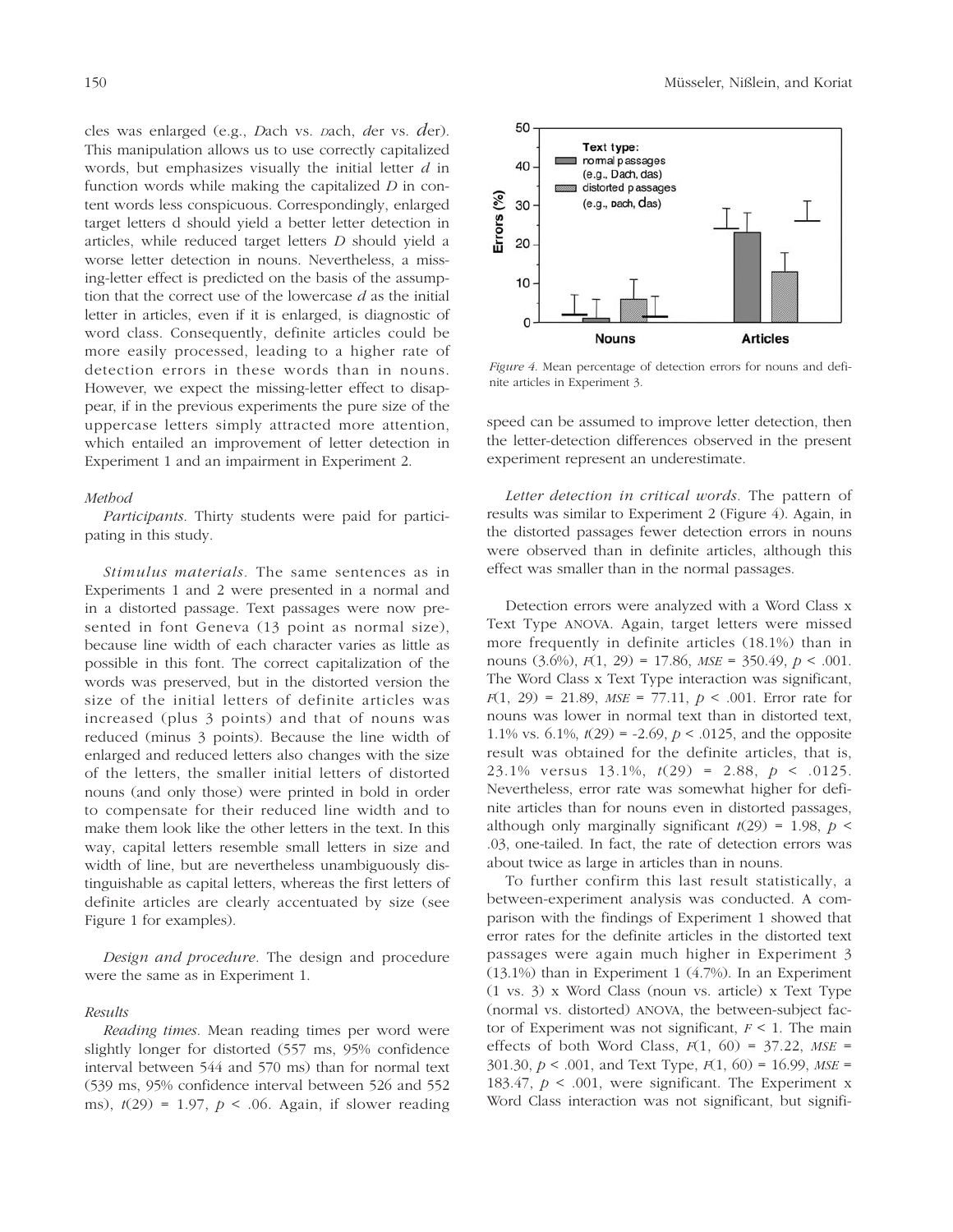cant effects were obtained for the Experiment x Text Type interaction, *F*(1, 60) = 7.17, *MSE* = 183.47, *p* < .01, the Word Class x Text Type interaction,  $F(1, 60)$  = 53.67,  $MSE = 160.90$ ,  $p < .001$ , and the three-way interaction,  $F(1, 60) = 7.19$ ,  $MSE = 160.90$ ,  $p < .01$ . Thus, letter detection in definite articles was strongly influenced by the type of distortion used. In the distorted versions, the enlargement in size of the first letter (Experiment 3) did not reduce the error rates to the same degree as did the incorrect capitalization of the first letter (Experiment 1).

*Letter detection in control words.* Detection errors in control words were analyzed with a Word Class x Text Type ANOVA. There was again a significant effect for Word Class, *F*(1, 29) = 40.99, *MSE* = 403.85, *p* < .001, so that function words yielded more detection errors than content words. There was no difference between control words embedded in normal text and those embedded in distorted text passages.

# *Discussion*

In Experiment 3, the first letter of the critical nouns and articles was correctly capitalized in the distorted version, but the size of the initial letter was manipulated by emphasizing the target letter *d* in function words while making the target letter *D* in nouns less conspicuous. As was expected, letter detection was improved by this size manipulation in comparison to letter detection in the normal version.

Although the first letters of definite articles were clearly emphasized by enlarging their size, and the first letters of nouns were clearly made less easily detectable, almost twice as many omission errors were made in articles than in nouns. Again, in accordance with the structural account, it seems that the correct use of the lowercase *d* as initial letter in articles, even if it is enlarged, is diagnostic of word class. Consequently, definite articles produce more detection errors than in nouns. Somewhat inconsistent with the structural account, however, is the finding of increased error rate of nouns. If capitalization is used as a cue for word class and if letter detection is exclusively determined by this feature, letter detection in nouns should be independent of font size. The somewhat discrepant finding indicates that other factors contributed to the pattern of results.

In the present context, letter visibility and its influence on reading behaviour might play a role. For example, Schneider and Healy (1993), who manipulated the visual characteristics of the target letter by variations of font type, found more detection errors with the standard font (see also Saint-Aubin & Poirier, 1997, who found that the omission rate was due to the visual properties of the target letter). Tinker and Paterson (1955) analyzed the oculomotor behaviour during the reading of texts with various typographical font sizes. They found reading times to be slower for both larger and smaller font sizes as compared to a standard font size. The increased reading time of the larger font size was simply attributed to the printing space that is required by the enlarged font size and that forces the eye to make more fixations in covering the same amount of reading material. The smaller the font size, on the other hand, the greater the impairment in visibility and the nearer one gets to the threshold of visual discrimination. Taking these results into account, in Experiment 3 more errors should occur in distorted nouns and less errors in distorted articles as compared to normal text. This was indeed the case.

In all three experiments presented so far, the critical function and content words never occupied the first position in a sentence. However, as already pointed out, function words (but not nouns) in German have a different capitalization depending on their position within the sentence. In Experiment 4, we manipulated not only word shape, but also the position of critical words in the sentence.

#### Experiment 4

In Experiment 1, when capitalized articles (*Der* and *Das*) appeared within a sentence, the missing-letter effect was wiped out completely. As noted earlier, capitalized articles are not unfamiliar to German readers, because they occur at the beginning of a sentence. Is it then possible that the missing-letter effect is sensitive not only to the global shape of the article, but also to its position within the sentence? Would orthographic patterns such as *Der* and *Das* produce an inordinately high rate of omission errors when they occupy the first position in a sentence, although they yield no more errors than nouns when they appear in the middle of the sentence? If so, this may suggest a structural contribution to the missing-letter effect.

In German, an article usually precedes a noun, but nouns can also be placed in the first position in a sentence without an article. Consider the following examples:

1) Das *Datum*, die Uhrzeit und das Thema der Sitzung passen Dieter heute nicht in den Kram.

[The *date*, the time and the topic of the meeting are not convenient to Dieter today.]

2) *Datum*, Uhrzeit und Thema der Sitzung passen Dieter heute nicht in den Kram.

[*Date*, time and topic of the meeting are not convenient to Dieter today.]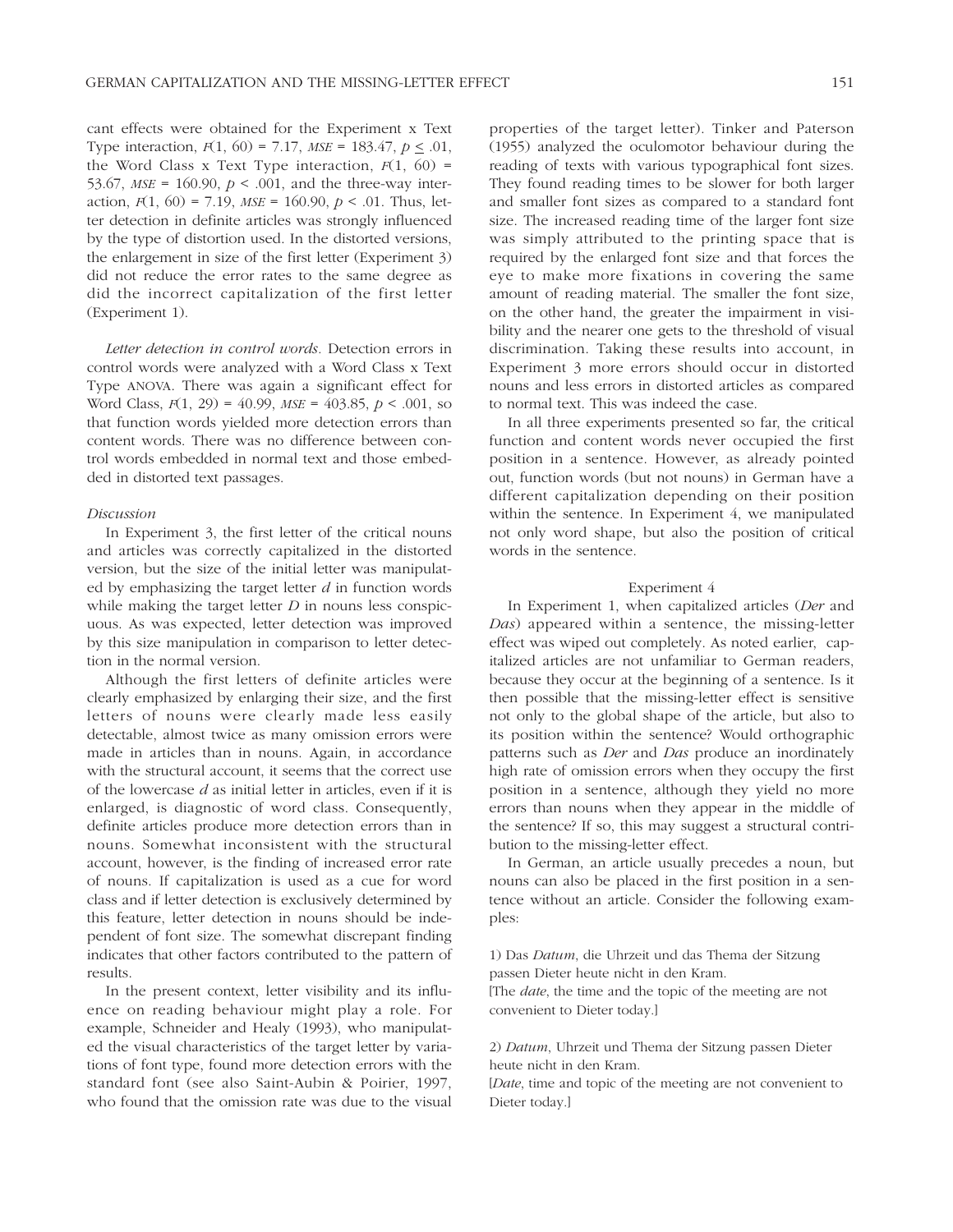|                                                  |          | normal passages                                                                                                                                                                    | distorted passages                                                                      |
|--------------------------------------------------|----------|------------------------------------------------------------------------------------------------------------------------------------------------------------------------------------|-----------------------------------------------------------------------------------------|
| beginning of a sentence<br>critical words at the | nouns    | Dame sein hieß im letzten Jahrhundert, sein feierliches<br>Debüt bei dem Ball zu geben.<br>[To be a lady in the last century implied to have a worthy<br>debut at the ball.]       | dame sein Hieß im letzten jahrhundert, Sein feierliches<br>Debüt bei dem Ball zu geben  |
|                                                  | articles | Das schöne Gebäude wirkt im Dunst romantisch, als der<br>Maler die Skizze beginnt.<br>[The beautiful building looks romantic in the haze, when<br>the painter begins the drawing.] | das schöne gebäude Wirkt im Dunst romantisch, Als der<br>Maler die Skizze beginnt.      |
| within a sentence<br>critical words              | nouns    | Sein feierliches Debüt bei dem Ball zu geben, hieß Dame<br>sein im letzten Jahrhundert.<br>[To be a lady in the last century implied to have a worthy<br>debut at the ball.]       | sein feierliches Debüt bei dem Ball zu Geben, hieß dame<br>sein Im Letzten jahrhundert. |
|                                                  | articles | Als der Maler die Skizze beginnt, wirkt das schöne<br>Gebäude im Dunst romantisch.<br>[The beautiful building looks romantic in the haze, when<br>the painter begins the drawing.] | als der Maler die Skizze Beginnt, wirkt Das schöne<br>gebäude im Dunst romantisch.      |

*Figure 5*. Examples of the materials used in Experiment 4. Critical words are underlined twice, control words are underlined once (font Times New Roman 13).

In Sentence 2, the definite articles of all three subjects (Datum, Uhrzeit, Thema, i.e., date, time, topic) are eliminated without any other changes in word order. Both types of sentences (1 and 2) are grammatically correct and they do not differ with respect to their content.

Additionally, word order is quite flexible in German (see Müsseler et al., 2000; Pechmann, Uszkoreit, Engelkamp, & Zerbst, 1996; Rösler, Pechmann, Streb, Röder, & Henninghausen, 1998) and it is possible to change the order of different phrases within a sentence without changing the meaning of the sentence. Consider the following examples:

3) Nicht in den Kram passen Dieter heute *Datum*, Uhrzeit und Thema der Sitzung.

[Not convenient to Dieter are *date*, time and topic of the meeting today.]

4) Nicht in den Kram passen Dieter heute das *Datum*, die Uhrzeit und das Thema der Sitzung.

[Not convenient to Dieter are the *date*, the time and the topic of the meeting today.]

Experiment 4 took advantage of the flexibility of word order in German to investigate whether the position of capitalized articles influences the missing-letter effect. According to the structural account, a missingletter effect is expected for the definite article even

when it occupies the initial position in a sentence (and is therefore capitalized, see Sentence 1). On the other hand, on the basis of the results of Experiment 1, we should expect no missing-letter effect for capitalized articles within a sentence, because capitalization falsely indicates word class. The original unitization account, in contrast, might predict little difference in detection rate of capitalized articles at the beginning of and within a sentence, because of their identical visual word shape.

# *Method*

*Participants.* Thirty-two students were paid for participating in this study.

*Stimulus materials.* A new set of sentences was used in this experiment to take advantage of the options mentioned above. Eighteen matched pairs of sentences were constructed, one containing a critical noun without a preceding definite article (see Sentence 2 above) and one containing a critical definite article (see Figure 5). Critical words appeared as the first word of a sentence. Matched sentences consisted of the same number of words. All critical words were used in singular and nominative case, and were matched with respect to gender. All three forms of the definite articles in nominative case, *Der* (masculine), *Die* (feminine), and *Das* (neuter), were used. Critical nouns were taken from the pool of the previous experiments, that is, they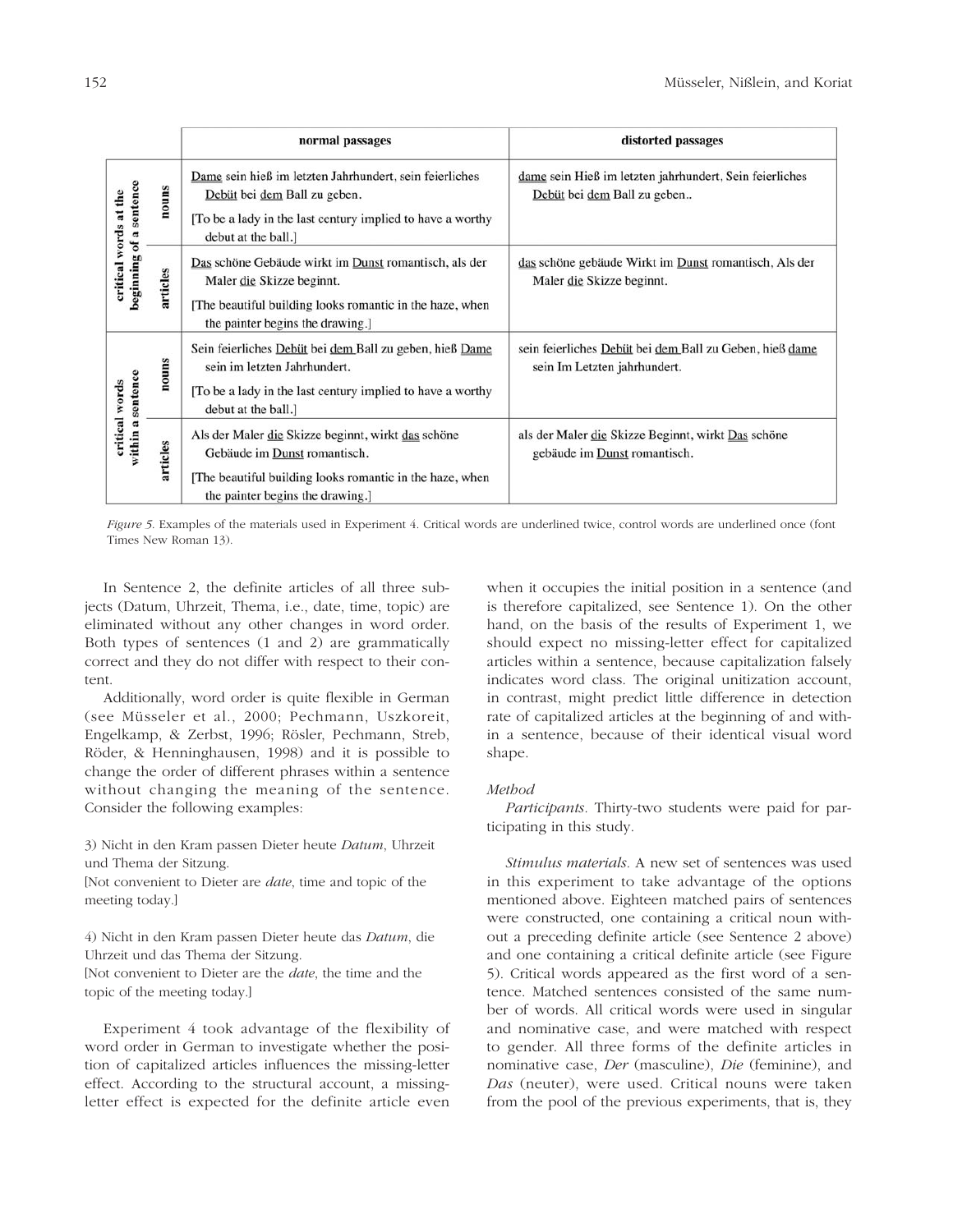were common four- to six-letter words in German, all beginning with  $D(10)$  masculine, 4 feminine, and 4 neuter).

Again, each sentence contained two control words, one definite article and one noun. Critical words were never placed at the end of a sentence, and control words were never placed at the beginning or the end of a sentence. Other *d*s in addition to the target *d*s could appear in the sentence but not in the words immediately preceding or following the critical and control words. These *d*s were equally frequent in the matched sentence pairs.

From each of these sentences we derived a second version with the phrase including the critical words appearing now within the sentence. In this version the subject was placed after the verb either by nominating the (prepositional) object phrase first or by changing the sequence of main clause and subordinate clause (see Sentences 3 and 4, and Figure 5 for another example). In this manner we formed 72 sentences, one half with the critical words at the beginning and the other half with the critical words within a sentence.

Two versions of the passage were formed, a normal and a distorted version. In the distorted passage we changed the capitalization of the critical words, such that all critical nouns were uncapitalized whether they appeared at the beginning or within a sentence. Critical articles were printed in lowercase at the beginning of each sentence and capitalized within the sentences. Capitalization of some other words in each sentence was also reversed, but not of the words just before or just after the critical and control words. The number of capitalized words was kept equal across the distorted and the normal versions of each sentence, and the first word of each sentence was always uncapitalized. The capitalization of the control words was never changed, either in the normal or in the distorted passage.

*Procedure*. Each participant received 36 normal and 36 distorted sentences, one half of them with the critical words at the beginning, and the other half with the critical words within a sentence. The sentences were printed in random order, so that the normal and distorted passages were printed each on two pages. All participants received both the normal and the distorted passage in a counterbalanced order. In all other aspects, the procedure was identical to that of Experiment 1. Additionally, in the case of sentences that began with a critical word, the last word of the preceding sentence never contained a *d*.

# *Results*

*Reading times.* Reading times per word were significantly longer for the distorted (572 ms, 95% confidence



*Figure 6*. Mean percentages of detection errors for nouns and definite articles appearing at the beginning and within a sentence in Experiment 4.

interval between 557 and 587 ms) than for the normal text (540 ms, 95% confidence interval between 525 and 555 ms),  $t(31) = 3.26$ ,  $p < .05$ . As mentioned above, slower reading speed can be assumed to improve letter detection. Thus, the effects of distortion to be reported below may represent an underestimate.

*Letter detection in critical words*. Figure 6 shows that at the beginning of a sentence a missing-letter effect was found in normal passages and in distorted passages, although this effect was somewhat smaller in normal passages. In contrast, with the critical words within a sentence, the missing-letter effect was observed only in normal passages, but not in the distorted passages. The latter results replicated the findings of Experiment 1.

A Word Class (nouns vs. articles) x Text Type (normal vs. distorted) x Position (beginning vs. within a sentence) ANOVA on the percentages of omission errors yielded a higher omission rate for definite articles, *F*(1, 31) = 31.06, *MSE* = 384.92, *p* < .001. In addition, the following interactions were significant: Word Class x Text Type, *F*(1, 31) = 18.74, *MSE* = 286.44, *p* < .001, Position x Text Type, *F*(1, 31) = 47.43, *MSE* = 206.22, *p* < .001, and the triple interaction,  $F(1, 31) = 58.70$ ,  $MSE =$ 186.09,  $p < .001$ .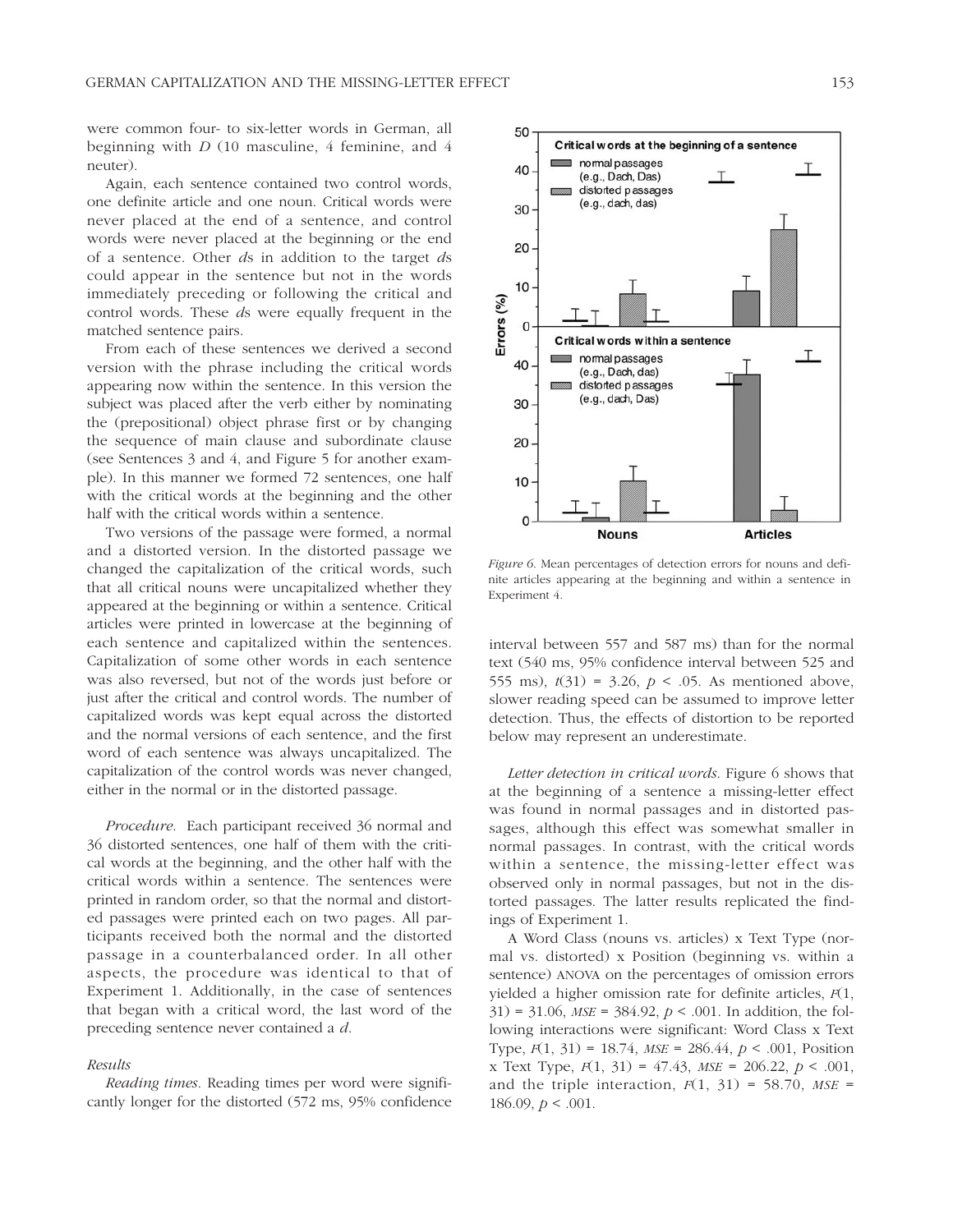A separate Word Class x Text Type ANOVA for critical words at the *beginning* of a sentence yielded significant effects for Word Class, *F*(1, 31) = 21.69, *MSE* = 250.12,  $p < .001$ , with a higher rate of omission errors for articles (17.4%) than for nouns (4.3%) and for Text Type, *F*(1, 31) = 24.33, *MSE* = 177.94, *p* < .001, with more detection errors in distorted (16.7%) than in normal text (5.0%). The interaction was not significant, *F*(1, 31) = 2.79, *MSE* = 152.55, *p* = .105. Mean error rates for words at the beginning of a sentence are plotted in Figure 6, upper panel.

A comparison of the means for definite articles (9.7%) and nouns (0.3%) in normal text (recall that both were correctly capitalized) at the beginning of a sentence yielded the typical missing-letter effect,  $t(31)$  = 3.61,  $p < .001$ , one-tailed, exactly as was found to be the case for the comparison between definite articles (25%) and nouns (8.3%) in the distorted version when both had reversed capitalization,  $t(31) = 3.88$ ,  $p < .001$ , one-tailed. Nevertheless, changes in capitalization strongly influenced letter detection. At the beginning of a sentence, the rate of omission errors was lower in capitalized articles (9.7%) than in uncapitalized articles (25.0%), *t*(31) = 3.75, *p* < .0125. Furthermore, there was a significant difference between capitalized and noncapitalized nouns, with fewer errors in capitalized nouns, 0.4% versus 8.3%, *t*(31) = 3.97, *p* < .0125. These results suggest a strong influence of capitalization on the rate of omission errors across nouns and articles so that uppercase letters are better detected than lowercase letters. However, the missing-letter effect was nevertheless found for words at the beginning of a sentence despite the changes in visual word shape.

Turning next to the critical words *within a sentence* (see Figure 6, lower panel). A similar two-way ANOVA as above yielded a significant effect for Word Class, with a higher error rate for articles (20.3%) than for nouns (5.7%), *F*(1, 31) = 25.94, *MSE* = 262.35, *p* < .001. The effect of Text Type indicated more errors in normal (19.4%) than in distorted text (2.3%), *F*(1, 31) = 26.41,  $MSE = 200$ ,  $p < .001$ , and the interaction was also significant, *F*(1, 31) = 48.99, *MSE* = 322.58, *p* < .001. A comparison of means revealed the typical missing-letter effect in normal passages within a sentence, 37.8% versus 1%, respectively, *t*(31) = 7.15, *p* < .001, one-tailed. However, in contrast to the results for critical words at the beginning of a sentence, the missing-letter effect was wiped out in the distorted passages with a tendency for a reversal, 2.8% versus 10.4%, *t(*31) = 2.41, .0125  $\leq p \leq 0.05$ . Error rates in nouns differed significantly between normal (capitalized) and distorted (uncapitalized) text,  $1\%$  versus  $10.4\%$ , respectively,  $t(31) = 3.37$ , *p* < .0125. However, this pattern of results was reversed for articles: Omission errors for normal (uncapitalized)

and distorted (capitalized) articles averaged 37.9% and 2.8%, respectively, *t(*31) = 7.03, *p* < .0125.

*Letter detection in control words*. Control words were correctly capitalized in both the normal and the distorted text versions. A Word Class x Text Type x Position ANOVA yielded only a highly significant effect for Word Class, *F*(1, 31) = 93.45, *MSE* = 898.73, *p* < .001, with a higher rate of detection errors for articles.

# *Discussion*

We found more errors in normal text for correctly capitalized definite articles than for capitalized nouns at the beginning of a sentence. Although letter detection in general seemed to be better for capitalized letters, we observed also a typical missing-letter effect at the beginning of a sentence in the distorted version, in which all words began with small letters.

It seems that capitalization generally improves letter detection across nouns and definite articles, which might stem from the different visual shape of *D*s and *d*s. Indeed, there is some evidence that uppercase letters are generally better detected than lowercase letters (e.g., McClelland, 1976; Philips, 1979; Sanocki, 1991). Nevertheless, readers seem to distinguish a correct from an incorrect use of capitalized articles. When a capitalized article appeared in a grammatically correct position, a missing-letter effect was observed. However, when they appeared incorrectly within a sentence, the missing-letter effect was completely wiped out, thus replicating the results of Experiment 1.

# General Discussion

The present study examined the role of the convention in German to capitalize the initial letters of nouns. Specifically, if the capitalization of the initial letter of nouns serves as a cue for word class, it should affect structural extraction and thereby the missing-letter effect. This question was tested by the capitalization of definite articles and the noncapitalization of nouns (Experiment 1), and by manipulating the position of capitalized articles within a sentence (Experiment 4). In order to discriminate capitalization of nouns from other variations of visual word shape that do not destroy cues for the word class, we also examined the effects of case alternation within nouns and articles (Experiment 2), and of variations in font size (Experiment 3).

The results lend some support to the idea that the German capitalization of nouns is used by readers as a cue for word class, thus affecting letter-detection patterns. In Experiment 1, we used capitalized articles and noncapitalized nouns within a sentence. This manipulation eliminated completely the missing-letter effect. In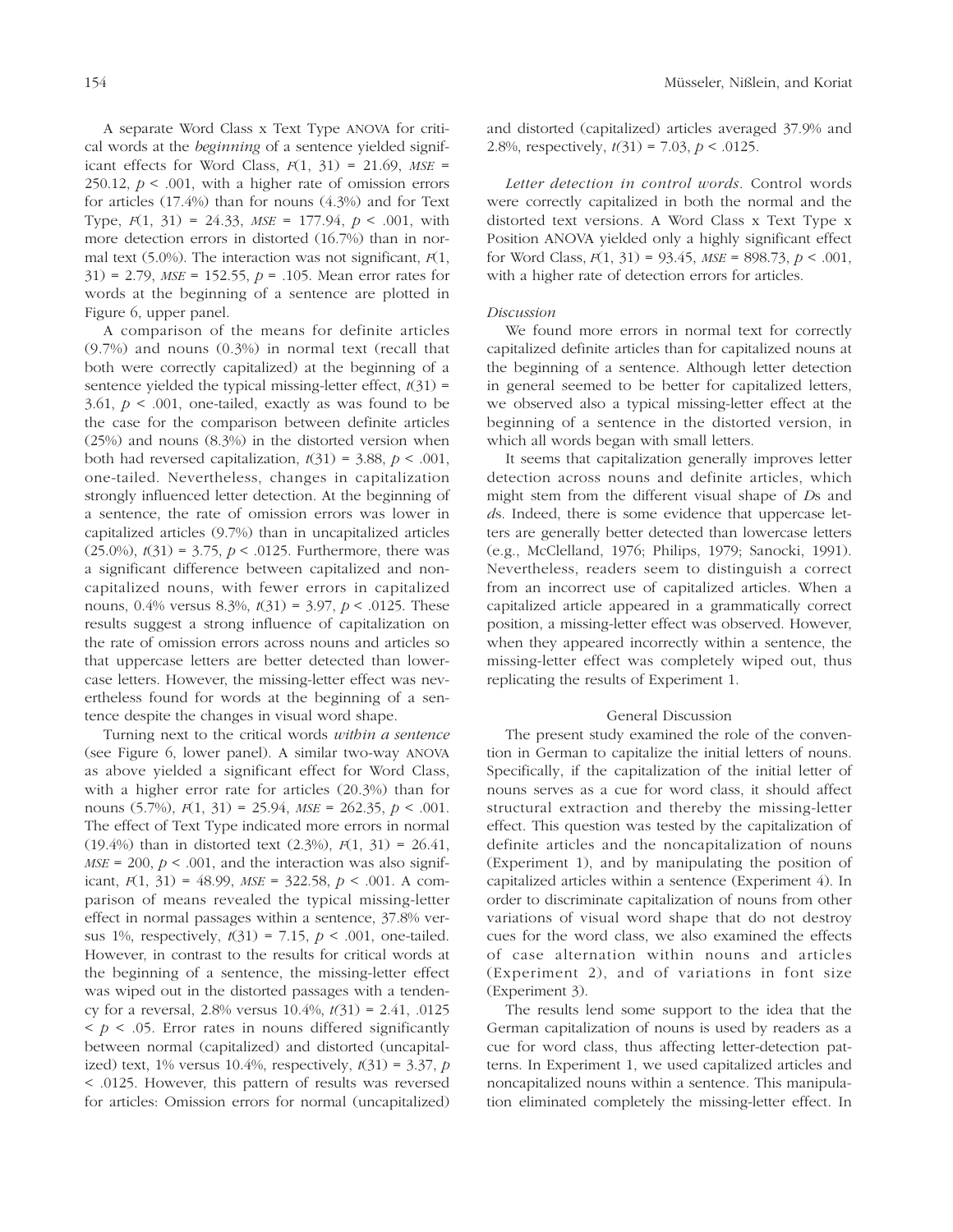contrast, a reduced but reliable missing-letter effect was observed in Experiments 2 and 3, in which the correct capitalization of the first letter was preserved, but visual word shape was impaired by case alternation or font size. Although word shape of definite articles was identical in both conditions of Experiment 4, a missing-letter effect for capitalized articles was observed at the beginning of a sentence, but not within a sentence. This result also demonstrates that capitalization is not only another additive factor that affects the letter detection irrespective of the word's grammatical class.

So far, function words were assumed to form the structure within the punctuation marks of a sentence. The present findings indicate that in German the capitalization of meaning-laden nouns also contributes to the structure. The question is whether establishing the structure based on function words is the same as establishing the structure based on the meaning-laden content words. Note that the capitalization of words is not a reliable marker for content words per se because other content words are not capitalized in German (e.g., adjectives or verbs). This points to a specific role of nouns, maybe when establishing the structure at the phrase level.

In none of the experiments did we find evidence that the effects of the capitalization manipulation generalized to the correctly capitalized control words that were embedded within a distorted passage. The control words yielded an almost typical missing-letter effect under all conditions. Because the capitalization of the words appearing immediately before or after the control words was not changed (as was the capitalization before and after the critical words), the control words were embedded within words of a normal phrase. Additionally, taking into consideration the different detection rates within the distorted phrases, this suggests that the missing-letter effect occurs at the phrase level rather than at the sentence level (but see Müsseler et al., 2000).

Previous studies have examined the effects of several orthographic variations in nouns and articles on the missing-letter effect. Healy and her collaborators (Drewnowski & Healy, 1977, 1982; Healy, 1980; Healy & Drewnowski, 1983) found improved letter detection in *the* when its visual shape was changed by case alternation or misspelling. The present study additionally demonstrates the importance of the first letter of a noun for identifying its word class at an early stage of sentence processing in German. The correct use of German capitalization facilitates the specification of word class before analyzing the meaning of the words, by differentiating nouns and non-nouns at the text surface, that is, before the semantic analysis takes place. In this respect our results are generally in line with the conclusion of Bock (1989; see also Bock et al., 1985) that a capitalized initial letter activates the lexical units of nouns. An irregular capitalization of the initial letter is assumed to initially activate wrong lexical units. Indeed, the missing-letter effect was eliminated in Experiment 1, where we used capitalized articles, which impair the proper class assignment. However, in Experiments 2 and 3, the correct capitalization of the first letter increased the rate of detection errors although word shape was strongly distorted. The reduced missing-letter effect observed in Experiments 2 and 3 might derive from the disruption of unitized visual word shape and from increased processing time, consistent with the unitization view. However, this view cannot explain the variability in the magnitude of the missing-letter effect under different manipulations of the word shape. In particular, the results of Experiment 4 suggest that readers distinguish between the correct use of capitalized articles at the beginning of a sentence (which yielded a missing-letter effect), and the incorrect use of capitalized articles within a sentence (which failed to yield a missing-letter effect).

Altogether, the present results yield partial support to both the unitization account and the structural account of the missing-letter effect (see Greenberg et al., 2004). With regard to the unitization account, the results indicate that orthographic variations that impair whole-word visual shape reduce the magnitude of the missing-letter effect, consistent with the assumption that whole-word access preempts access to constituent letters (Healy, 1980). However, the missing-letter effect was observed even when visual shape was strongly distorted. Furthermore, we demonstrated the presence and absence of the missing-letter effect with words of identical shape (Experiment 4), that is, visual familiarity of a unit is a necessary but not sufficient condition for the missing-letter effect to appear. Thus, the results indicate that in German the identification of word class contributes to the missing-letter effect.

Eye movements might reflect  $-$  at least in part  $-$  the processing times of words. It is known that function words are often skipped by the eyes (see, e.g., Carpenter & Just, 1983; O'Regan, 1979; Rayner & Pollatsek, 1987) and one might therefore argue that letters in function words are missed more frequently. Hadley and Healy (1991) demonstrated that the high error rates on function words disappeared when the words were presented in the fovea, suggesting that unitization depends on parafoveal identification of familiar words where letter processing is not available (see also Carpenter & Just, 1983; Healy 1994; Koriat & Greenberg, 1996; Rayner & Pollatsek, 1987). Indeed, Saint-Aubin and Klein (2001) partly confirmed this parafoveal-processing hypothesis. They demonstrated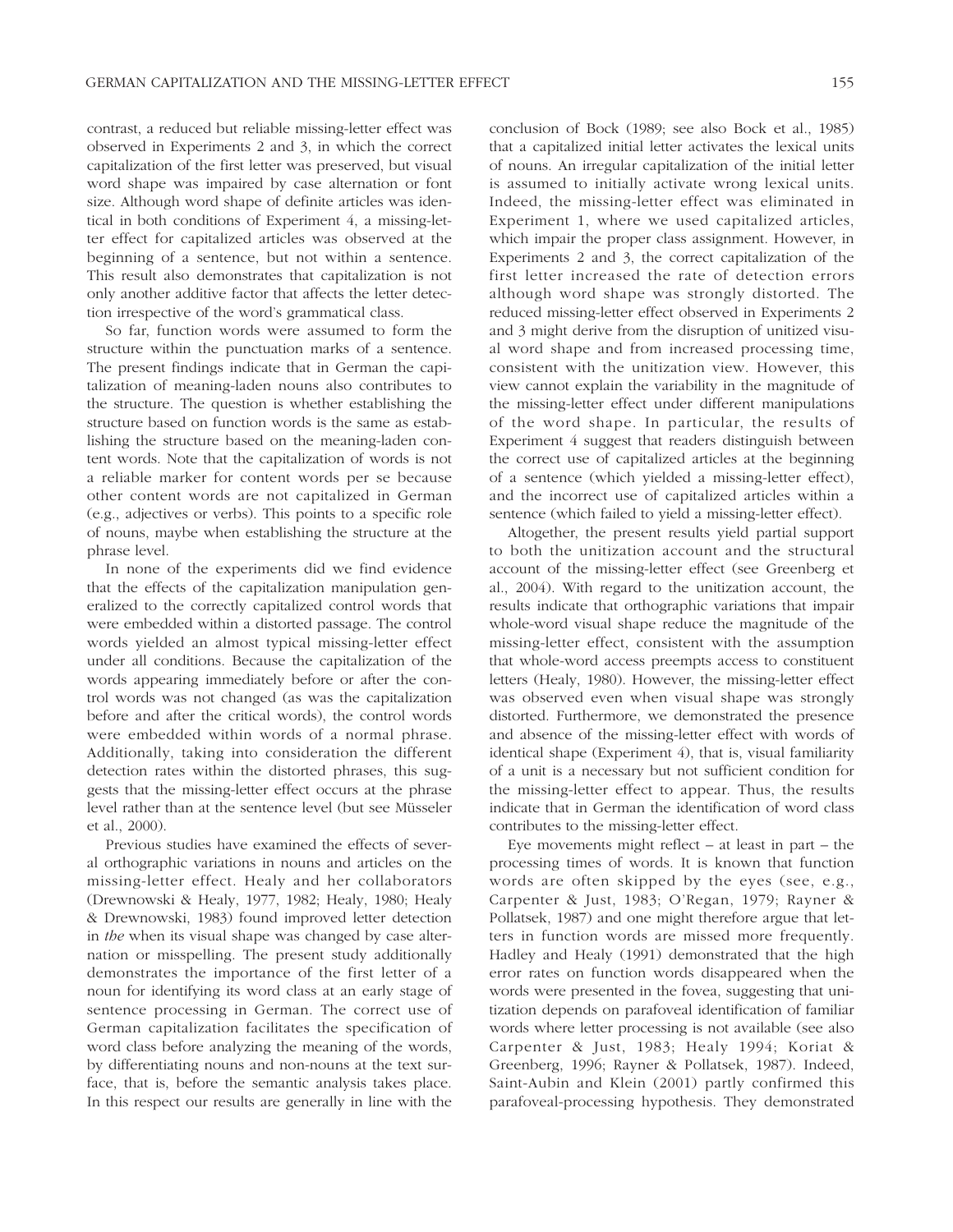that function words were more likely to be skipped than content words. Nevertheless, they observed a missing-letter effect even if parafoveal processing was prevented, that is, they found a reduced but reliable missing-letter effect also for fixated function words. The decrease of the missing-letter effect is in accordance with the parafoveal-processing hypothesis insofar as the information on the letter level is best in the fovea and less available in the parafovea.

In our view, the skipping of function words with the eyes and the missing-letter effect are two sides of the same coin. Both observations could be seen as a reflection or consequence of the cognitive mechanisms underlying sentence processing (Koriat & Greenberg, 1996). In other words, it is likely that word shape, parafoveal identification, and structural processing are factors responsible for the skipping of function words, which might also contribute to the missing-letter effect. Saint-Aubin and Klein (2001) also favoured such an integrative view (see also Greenberg et al., 2004). According to these authors, familiarity of meaning and visual configuration influences processing time, whereas the coding of structure is aided by familiar phrase structures. The familiarity of the syntactic structure could also allow a faster processing of function words even if they are fixated or their visual word shape is distorted.

To conclude, the study presented here confirms with the letter-detection task that in German the capitalization of nouns is essential for establishing the structural frame of a sentence (cf. Bock, 1989; Bock et al., 1985). This implies that when German readers parse a sentence, they differentiate between the first letter and the remaining letters of the words: Capitalization is critical for the first letter but less critical for the remaining letters. This will allow in future examining another prediction derived from the unitization and the structural view. According to the unitization view, capitalization should equally affect all the letters in the word, while according to the structural view, capitalization should mainly affect the first letters.

This research was supported by a grant from the German Science Foundation to the first author (DFG Mu 1298/3). We are indebted to Alice Healy, Francesca Peressotti, Jean Saint-Aubin, and an anonymous reviewer for their helpful comments on an earlier version of this paper. We also wish to thank Sandra Milodowski for running the experiments. Correspondence concerning this article should be addressed to Jochen Müsseler at the Psychology Department, RWTH Aachen University, Jägerstr. 17-19, 52056 Aachen, Germany (E-mail: muesseler@psych. rwth-aachen.de).

# **References**

- Besner, D. (1989). On the role of outline shape and word specific visual pattern in the identification of function words: NONE. *The Quarterly Journal of Experimental Psychology*, *41A*, 91-105.
- Besner, D., & Johnston, J. C. (1989). Reading and the mental lexicon: On the uptake of visual information. In W. Marslen-Wilson (Ed.), *Lexical processes and representation* (pp. 291-316). Cambridge, MA: MIT Press.
- Bock, M. (1989). Lesen in Abhängigkeit von der Groß- und Kleinschreibung. [The dependency of reading on capital and small letters]. *Sprache & Kognition*, *8*, 133-151.
- Bock, M., Augst, G., & Wegner, I. (1985). Gross oder klein? Zur Funktion des Wortanfangs für den gegenwärtigen Leser. [The function of capital letters and small letters for present-day readers]. *Zeitschrift für Entwicklungspsychologie und Pädagogische Psychologie, 17*(3), 191- 209.
- Carpenter, P. A., & Just, M. A. (1983). What your eyes do while your mind is reading. In K. Rayner (Ed.), *Eye movements in reading: Perceptual and language processes* (pp. 275-307). New York: Academic Press.
- Cohen, G., & Freeman, R. (1978). Individual differences in reading strategies in relation to cerebral asymmetry. In J. Requin (Ed.), *Attention and performance VII* (pp. 411- 426). Hillsdale, NJ: Erlbaum.
- Drewnowski, A., & Healy, A. F. (1977). Detection errors on 'the' and 'and': Evidence for reading units larger than the word. *Memory & Cognition*, *5*, 636-647.
- Drewnowski, A., & Healy, A. F. (1980). Missing -ing in reading: Letter detection errors on word endings. *Journal of Verbal Learning and Verbal Behavior, 19*, 247-262.
- Drewnowski, A., & Healy, A. F. (1982). Phonetic factors in letter detection: A reevaluation. *Memory & Cognition, 10*, 145-154.
- Greenberg, S. N., Healy, A. F., Koriat, A., & Kreiner, H. (2004). The GO model: A reconsideration of the role of the structural units in guiding and organizing text. *Psychonomic Bulletin & Review, 11,* 428-433.
- Hadley, J. A., & Healy, A. F. (1991).When are reading units larger than the letter? Refinement of the unitization reading model. *Journal of Experimental Psychology: Human Perception and Performance*, *17*, 1062-1073.
- Healy, A. F. (1976). Detection errors on the word the: Evidence for reading units larger than letters. *Journal of Experimental Psychology: Human Perception and Performance, 2*, 235-242.
- Healy, A. F. (1980). Proofreading errors on the word *the*: New evidence on reading units. *Journal of Experimental Psychology: Human Perception and Performance, 6*, 45- 57.
- Healy, A. F. (1994). Letter detection: A window to unitization and other cognitive processes in reading text. *Psychonomic Bulletin & Review*, *1*, 333-344.